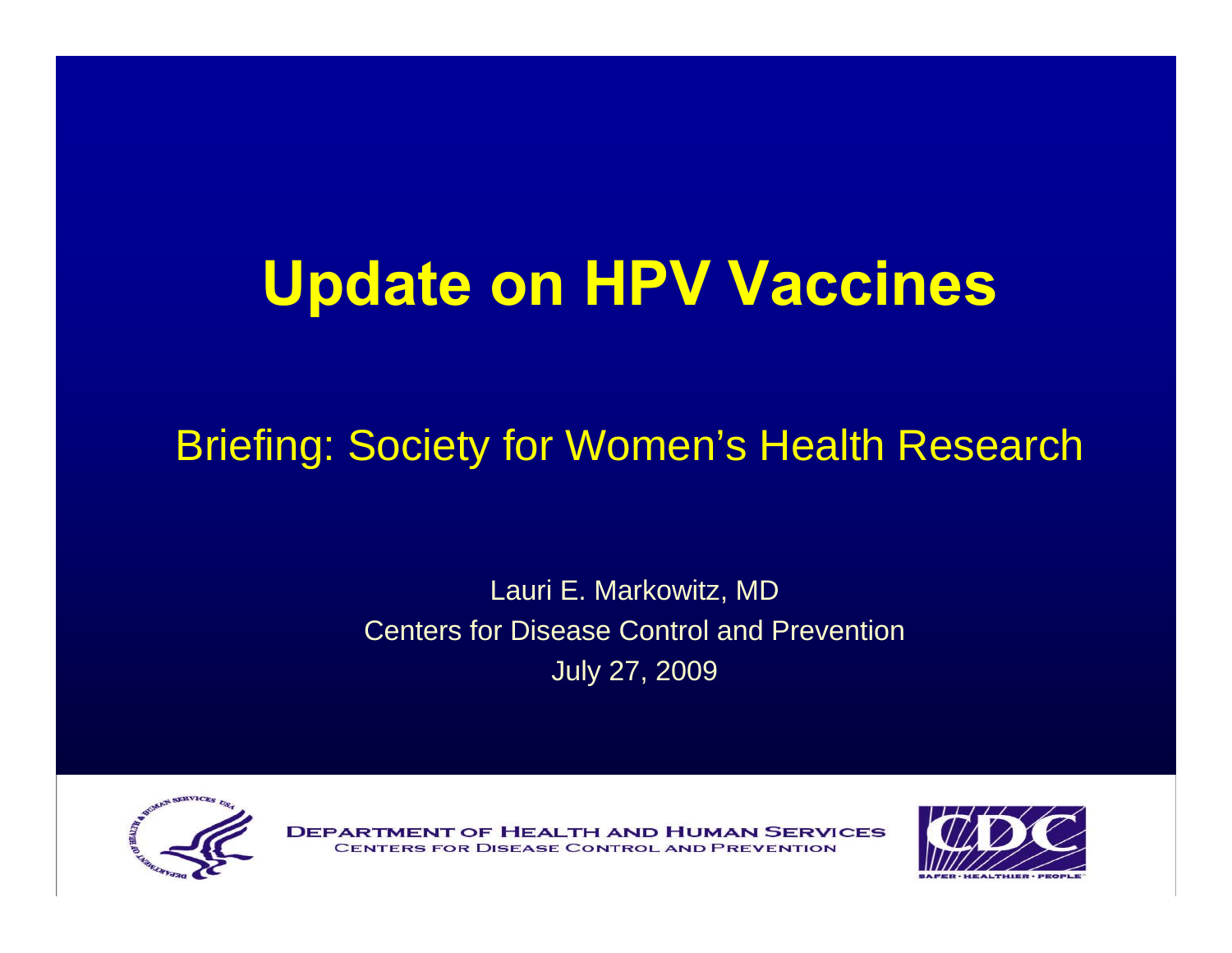### **Outline**

- Overview of HPV Vaccines
- US Situation
- Future Policy Issues

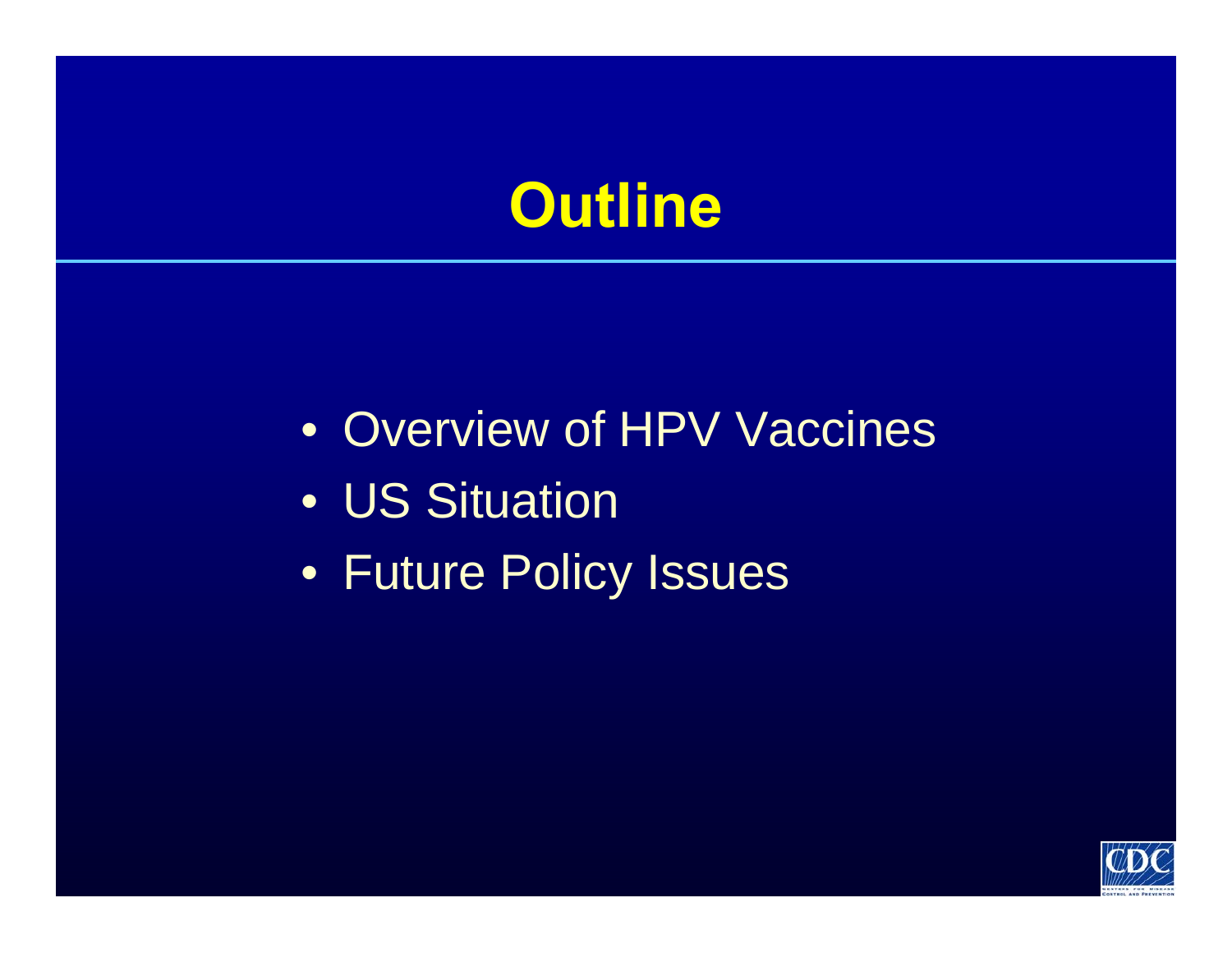## **Prophylactic HPV Vaccines**

- HPV L1 major surface protein of the virus
- Expression of L1 protein uses recombinant technology
- L1 proteins self-assemble into "virus-like particles"



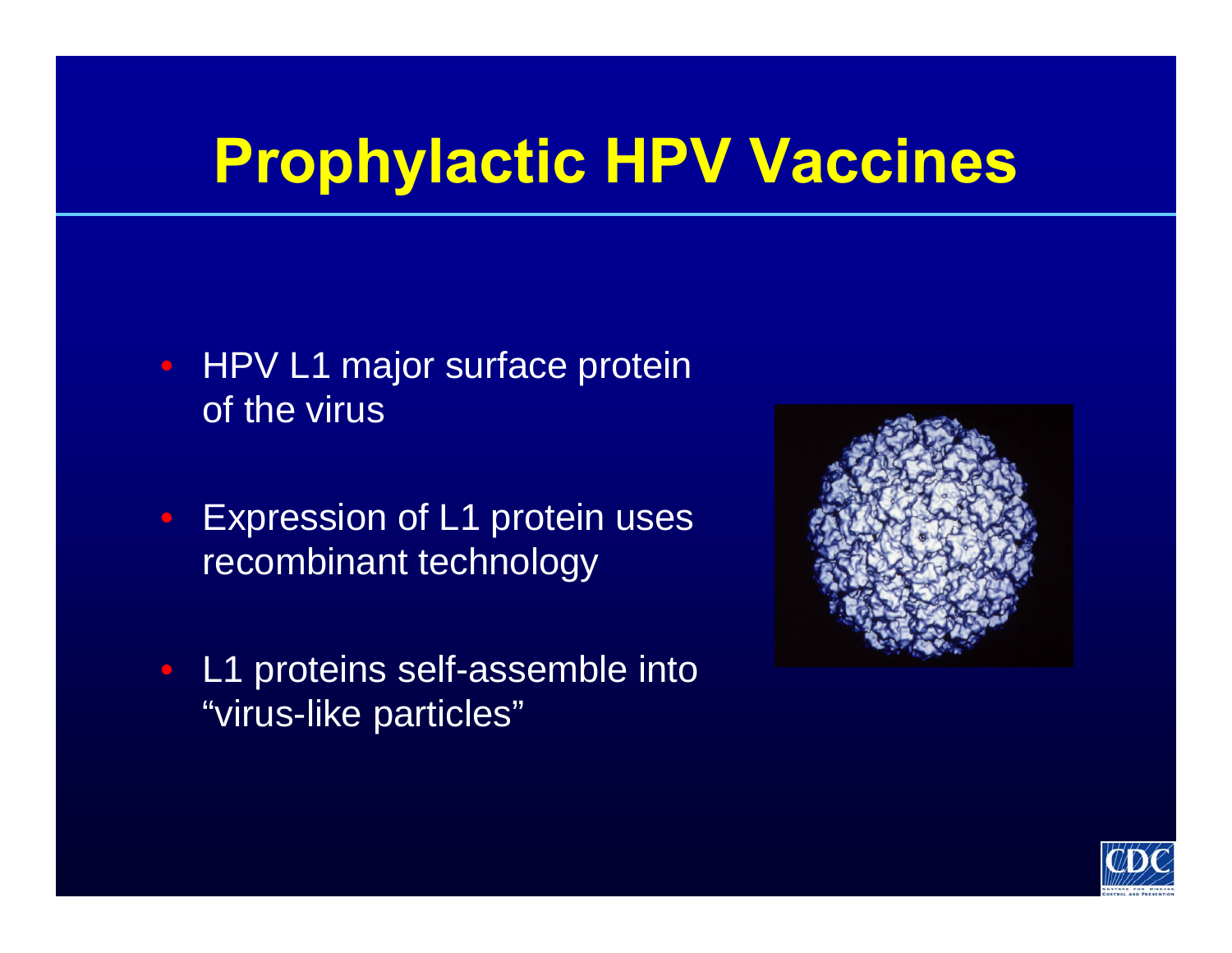## **HPV Vaccines**

|                              | <b>Quadrivalent (Merck)</b>             | <b>Bivalent (GSK)</b>        |
|------------------------------|-----------------------------------------|------------------------------|
| <b>Availability</b><br>in US | <b>Licensed in 2006</b>                 | <b>Application submitted</b> |
| <b>HPV Types</b>             | <b>HPV 6/11/16/18</b>                   | <b>HPV 16/18</b>             |
| <b>Protects</b><br>against   | <b>Cervical cancer</b><br>genital warts | <b>Cervical cancer</b>       |
| <b>Schedule</b>              | 3 doses                                 | 3 doses                      |
| <b>Adjuvant</b>              | <b>Alum</b>                             | <b>AS04</b>                  |

Both vaccines are licensed in >90 countries; implementation limited outside of Europe, North America and Australia

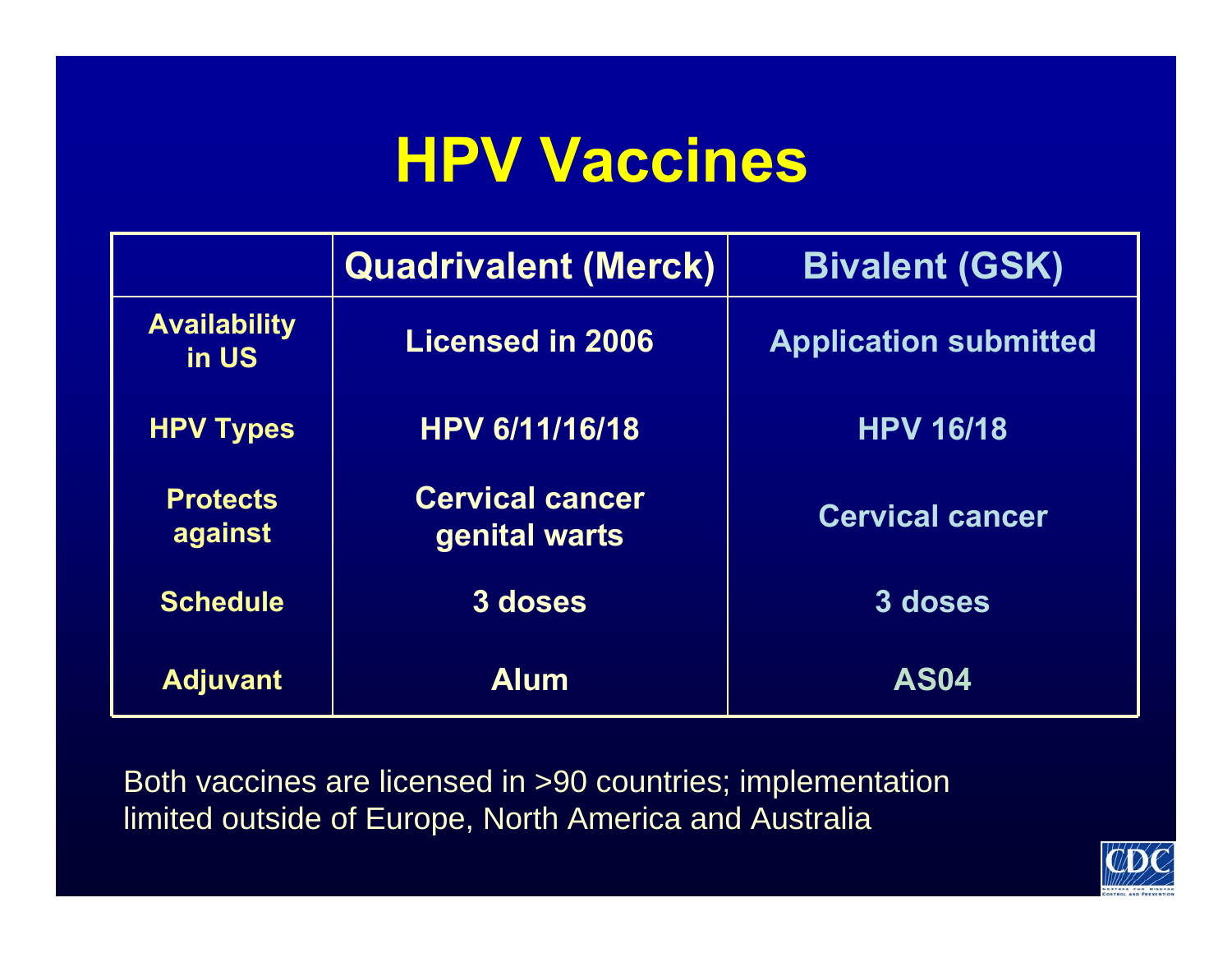## **HPV Vaccines in Females**

- Both vaccines have 90 -100% efficacy for prevention of HPV 16 or 18 related cervical precancer lesions (among those without evidence of prior or current infection)
- Quadrivalent vaccine has ~100% efficacy for prevention of HPV 6/11 related genital warts
- No evidence of waning protection through follow-up period in clinical trials (~6-8 yrs)
- No therapeutic efficacy: Do not prevent progression of infection to disease or treat existing disease due to HPV

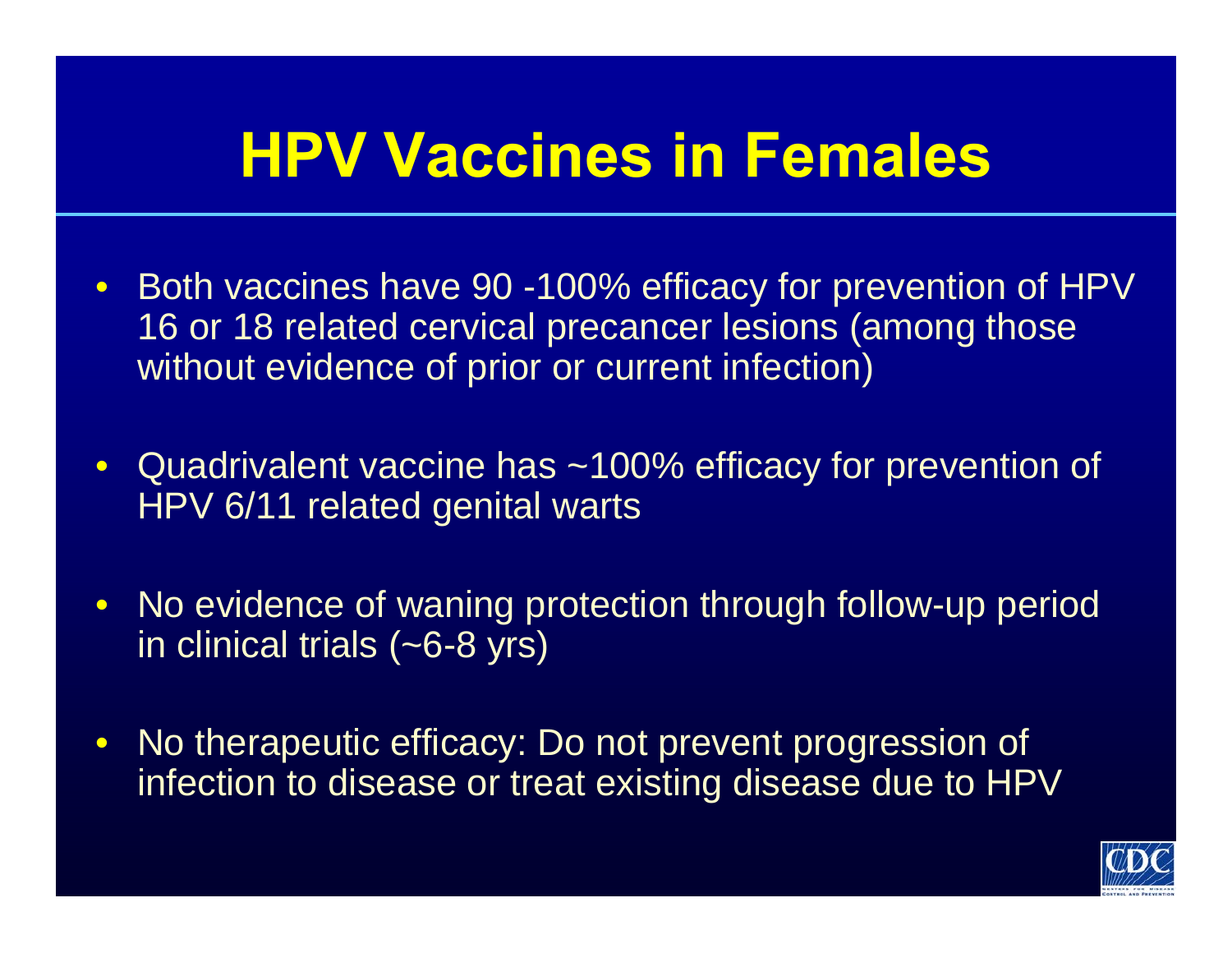# **Vaccine Licensure, Recommendations and Financing**

#### FDA Licensure

epidemiology acceptability implementation cost effectiveness

Advisory Committee on Immunization Practices (ACIP)

> Vaccines for Children (VFC)

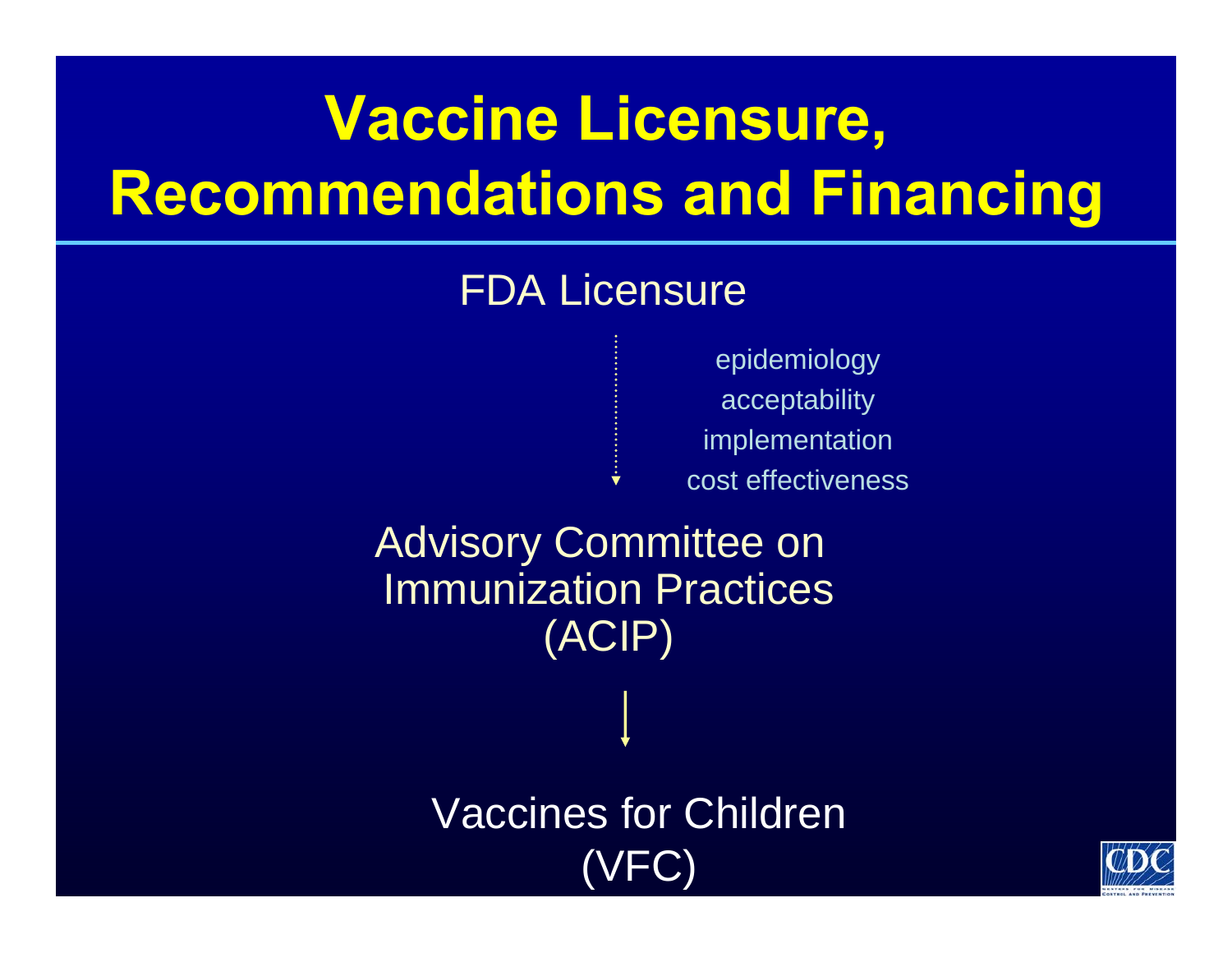

**Advisory Committee on Immunization Practices (ACIP) Recommendations for Quadrivalent HPV Vaccine**

#### **Quadrivalent Human Papillomavirus Vaccine**

**Recommendations of the Advisory Committee** on Immunization Practices (ACIP)

**INSIDE: Continuing Education Examination** 

DEPARTMENT OF HEALTH AND HUMAN SERVICES **CENTERS FOR DISEASE CONTROL AND PREVENTION** 

**Routine vaccination** Females age 11-12 years

**Catch-up** Females age 13-26 years

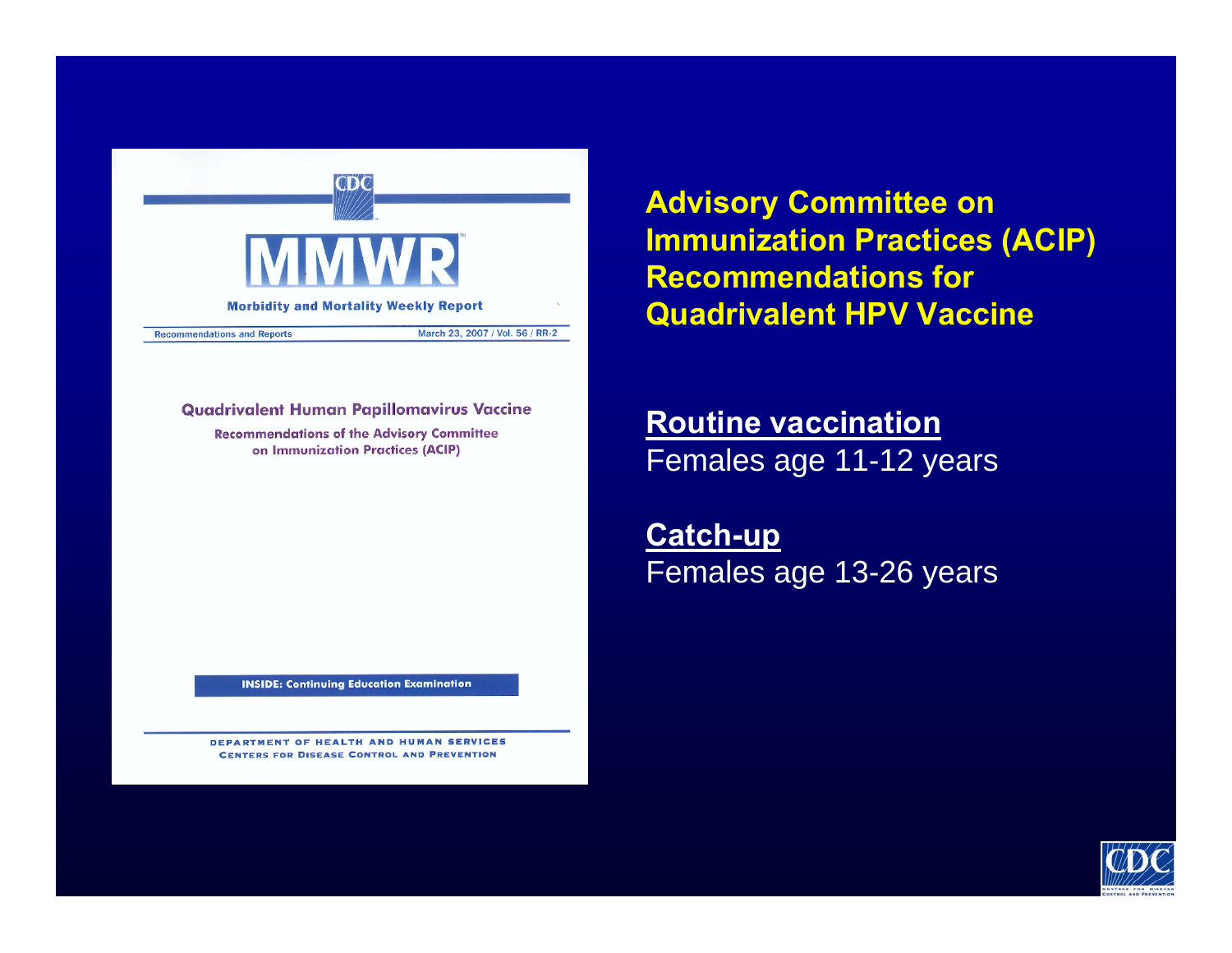# **Adolescent Vaccination in the US**

#### Recommended Immunization Schedule for Persons Aged 7-18 Years-UNITED STATES . 2008

For those who fall behind or start late, see the green bars and the catch-up schedule



This schedule indicates the recommended ages for routine administration of currently licensed childhood vaccines, as of December 1, 2007, for children aged 7-18 years. Additional information is available at www.cdc.gov/vaccines/recs/schedules. Any dose not administered at the recommended age should be administered at any subsequent visit, when indicated and feasible. Additional vaccines may be licensed and recommended during the year. Licensed combination vaccines may be used whenever any components of the combination are indicated and other components of the vaccine are not

contraindicated and if approved by the Food and Drug Administration for that dose of the series. Providers should consult the respective Advisory Committee on Immunization Practices statement for detailed recommendations, including for high risk conditions: http://www.cdc.gov/vaccines/pubs/ACIP-list.htm. Clinically significant adverse events that follow immunization should be reported to the Vaccine Adverse Event Reporting System (VAERS). Guidance about how to obtain and complete VAERS form is available at www.vaers.hhs.gov or by telephone, 800-822-7967.

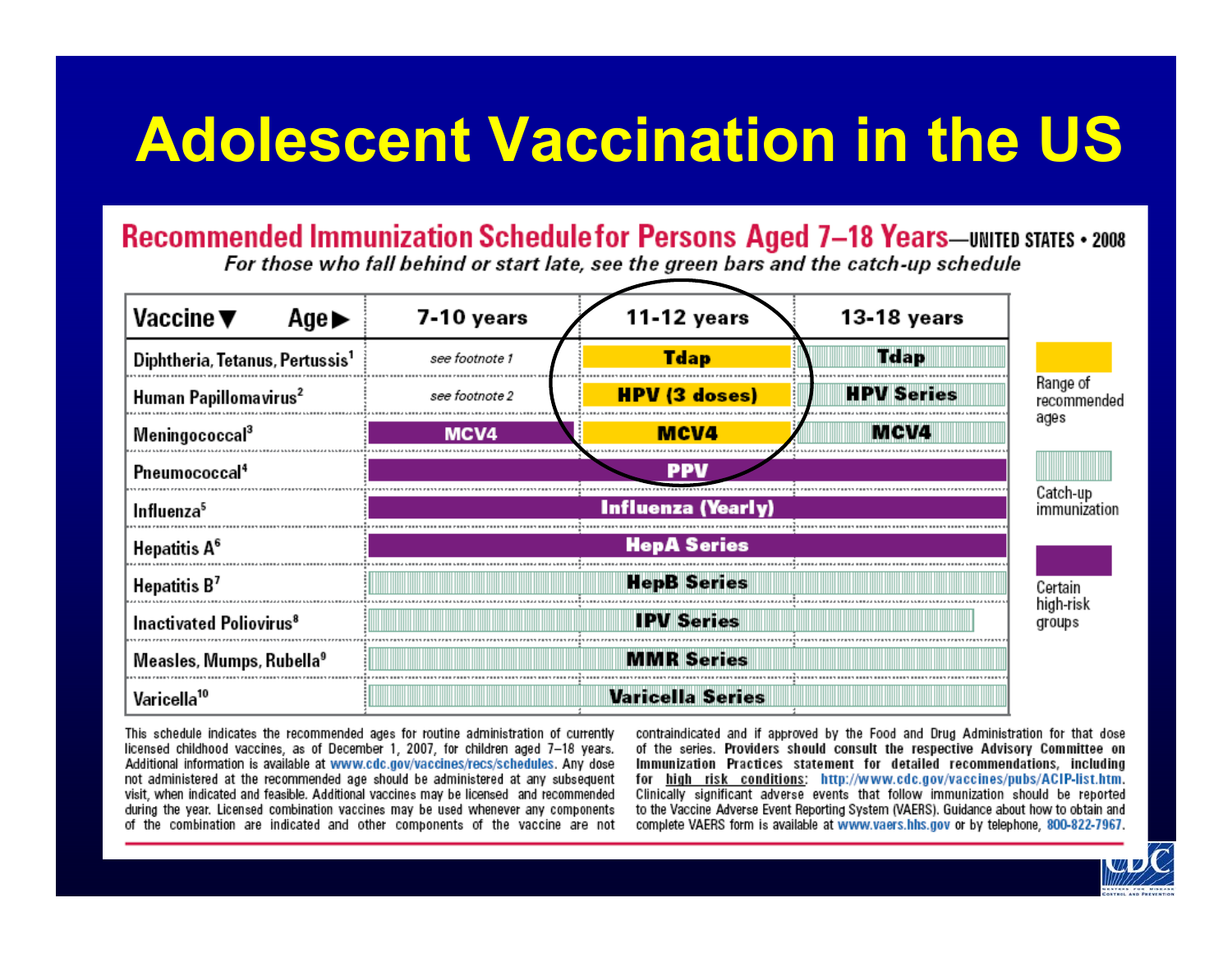# **Vaccines for Children (VFC)**

- Provides vaccine to eligible children <19 yrs
	- Medicaid eligible, uninsured, underinsured\*, Alaska Natives and American Indians
- ACIP determines vaccines to be included in VFC
- Federal government establishes contract with manufacturer
- Government supplies vaccine to providers who are enrolled in the VFC program

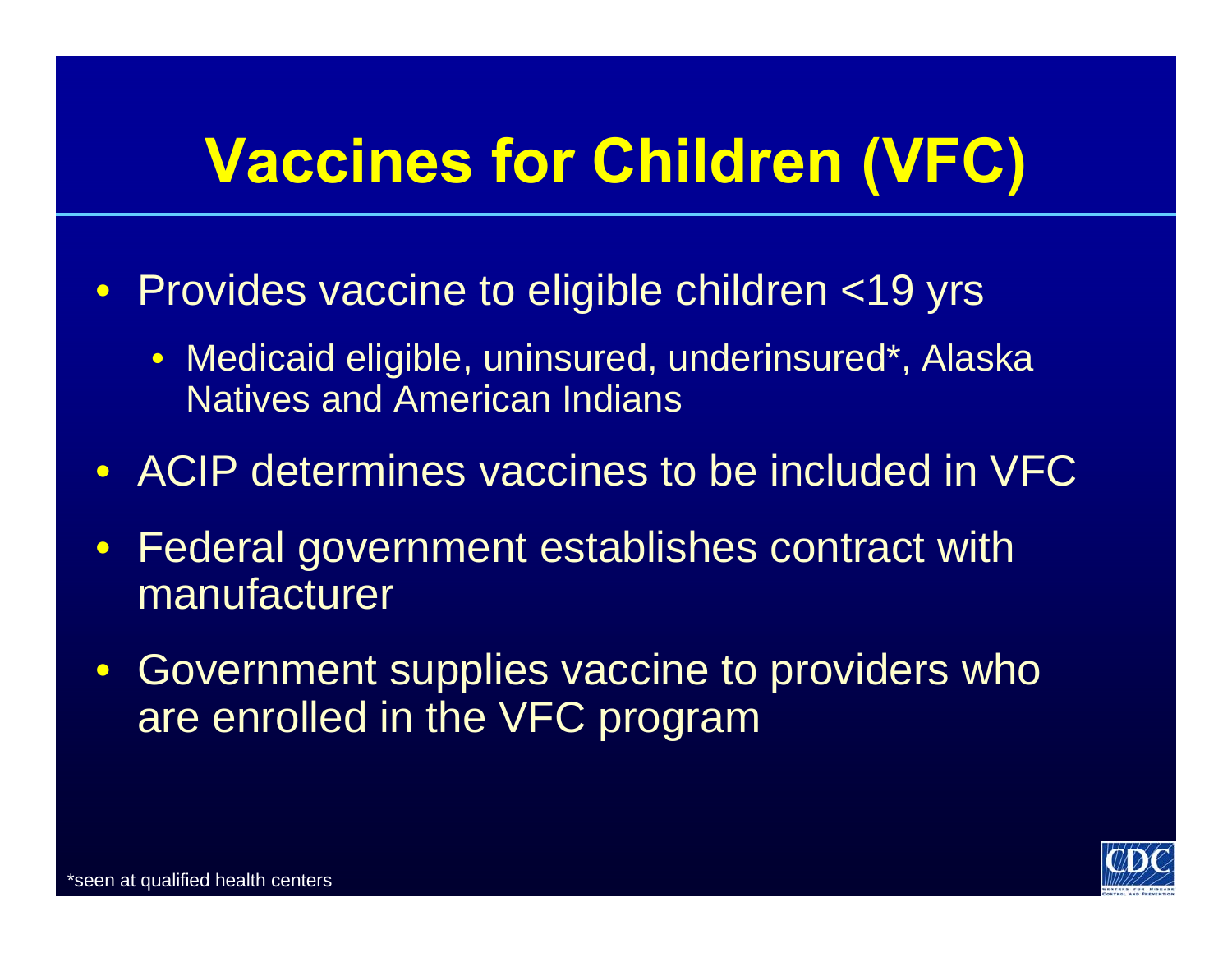#### **Federal Contract Prices for Vaccines Recommended Universally from Birth Through 18 Years of Age: 1985, 1995, 2009**



**-1985 and 1995 represent the average federal contract price to account for price changes within the respective year.** 

**-2009 represents the minimum cost to vaccinate a child (birth to 18 years of age) and is based on the April 2, 2009, federal contract price.**

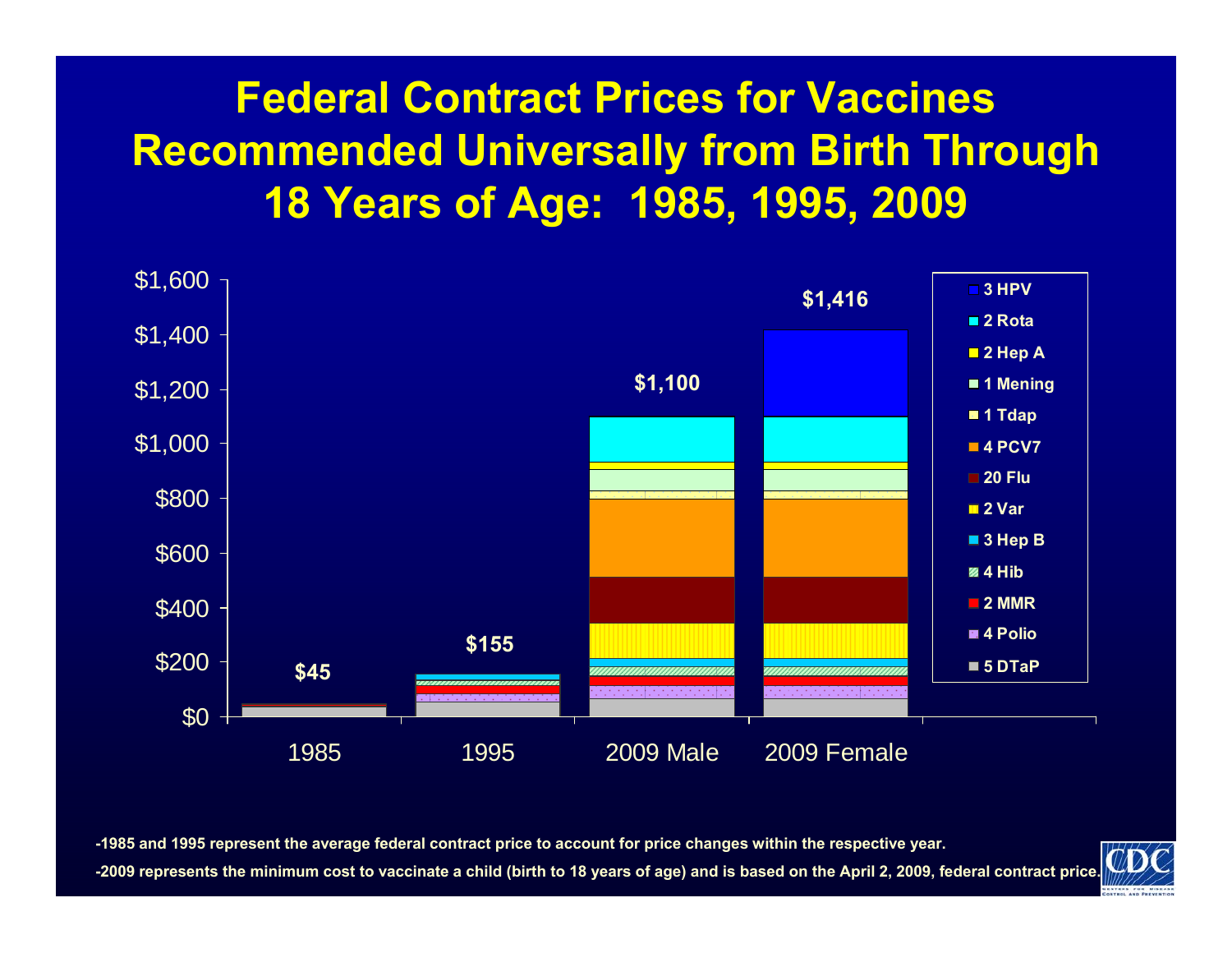# **Quadrivalent HPV Vaccine Introduction Timeline in the US**

FDA licensure ACIP recommendation **ACIP** 1 June 2006 Vaccines for Children voteVaccines for Children contract Common Context 2006 ACIP statement published March 2007 All states purchased VFC vaccine April 2007

**> 24 million doses distributed in the US through 4/09**

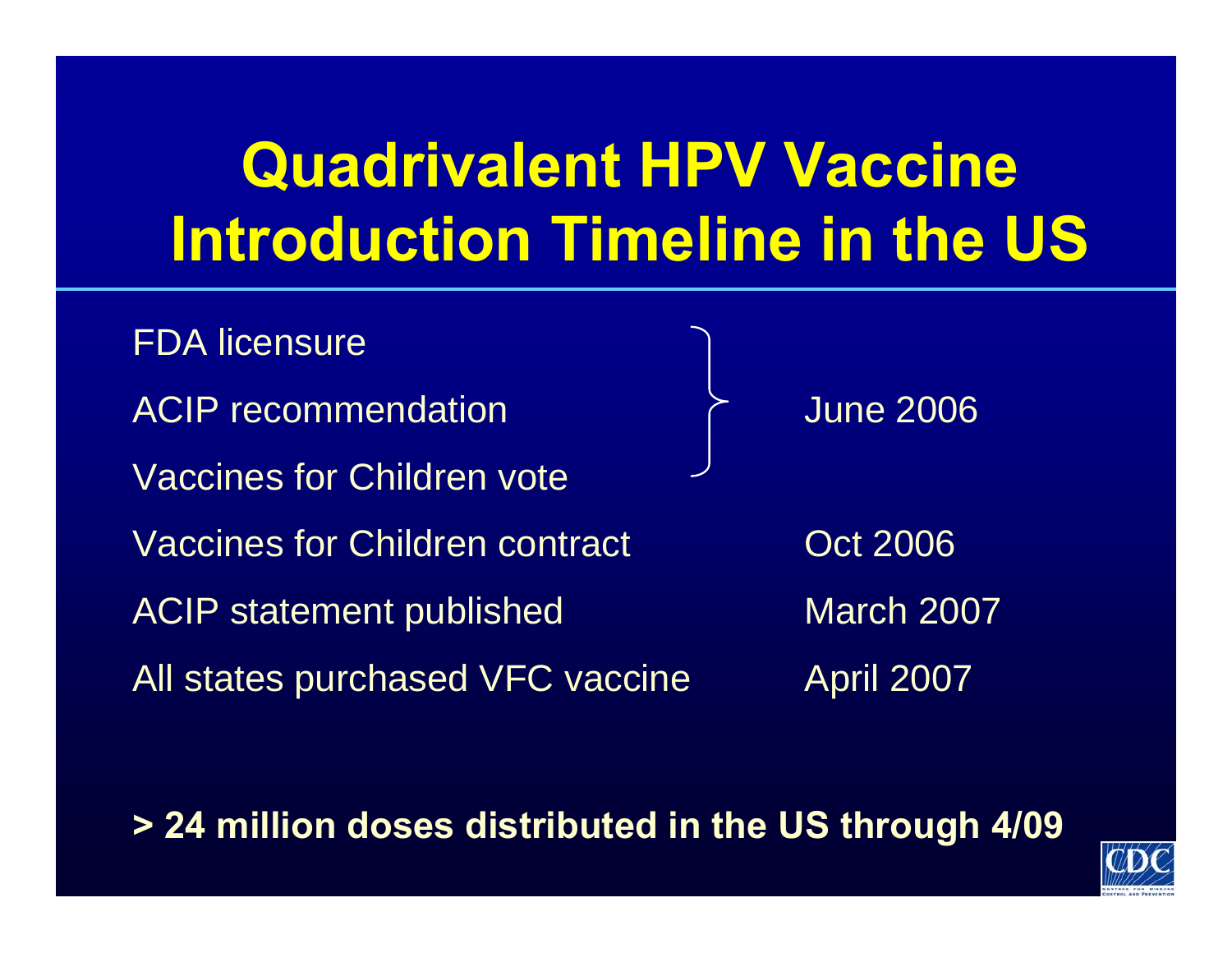## **Estimated ≥ 1 Dose HPV Vaccine Coverage, Females 13-17 Years, 2007**



National Immunization Survey. MMWR 2008;57 \*Molinari et al. National Immunization Conference 2009

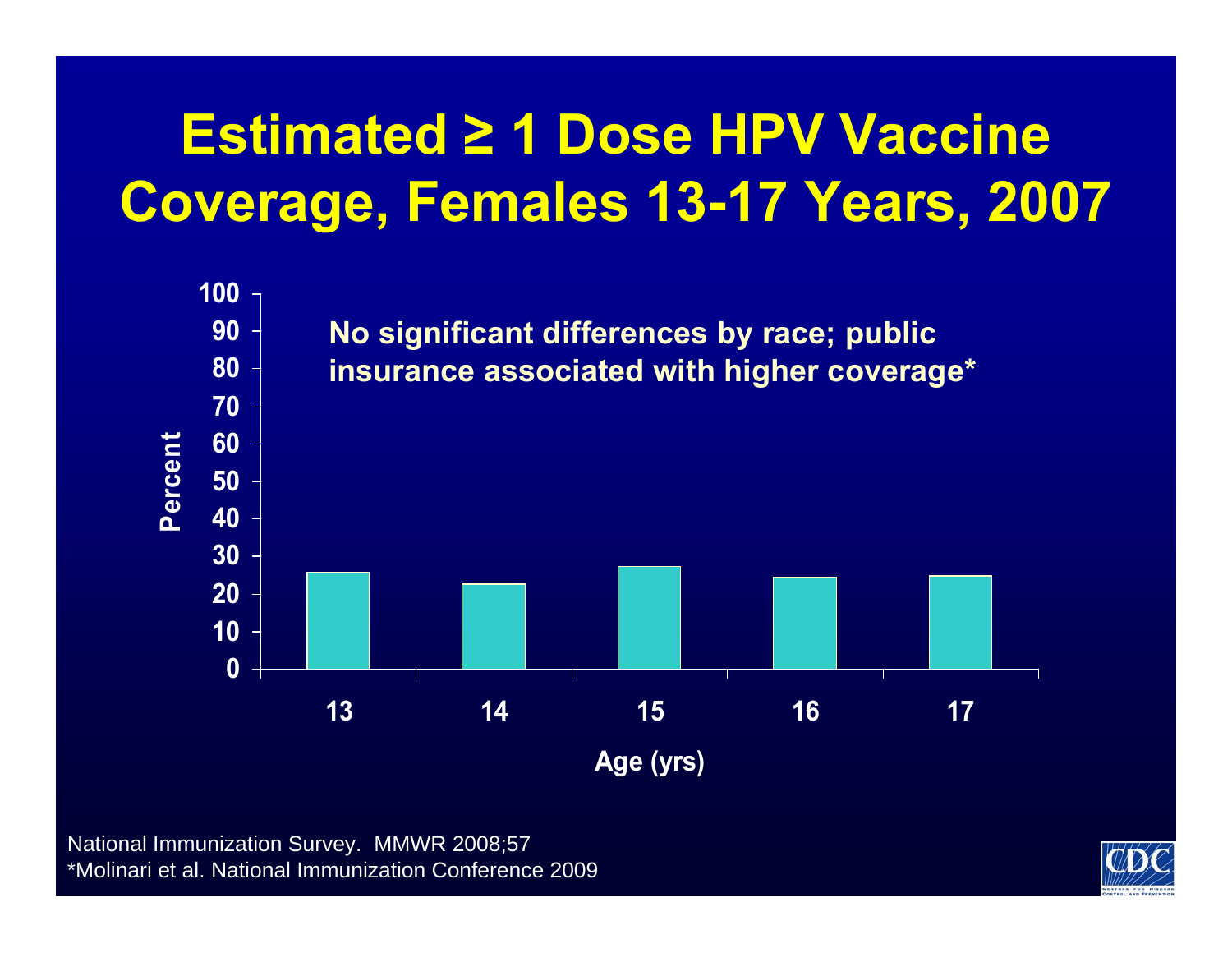#### **Percentage of Pediatricians Recommending HPV Vaccine to Females, by Age Group**  National Survey - 18 Months Post-Licensure



**■ Recommend strongly ■ Recommend, but not strongly** 

Daley, presented at Oct 2008 ACIP meeting and National Immunization Conference 2009

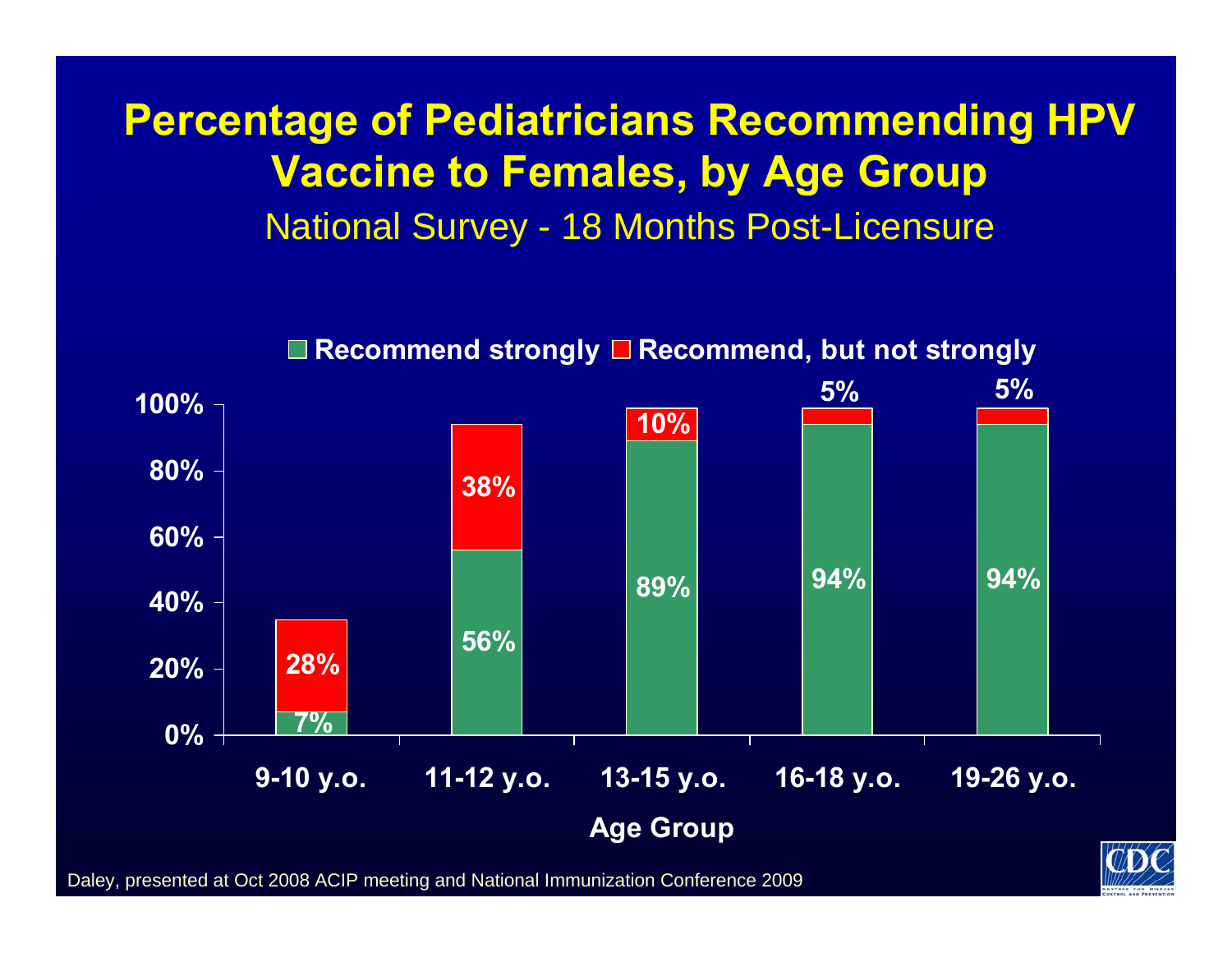#### **Most Common Reasons Reported by Pediatricians for Vaccine Refusal/Deferral**



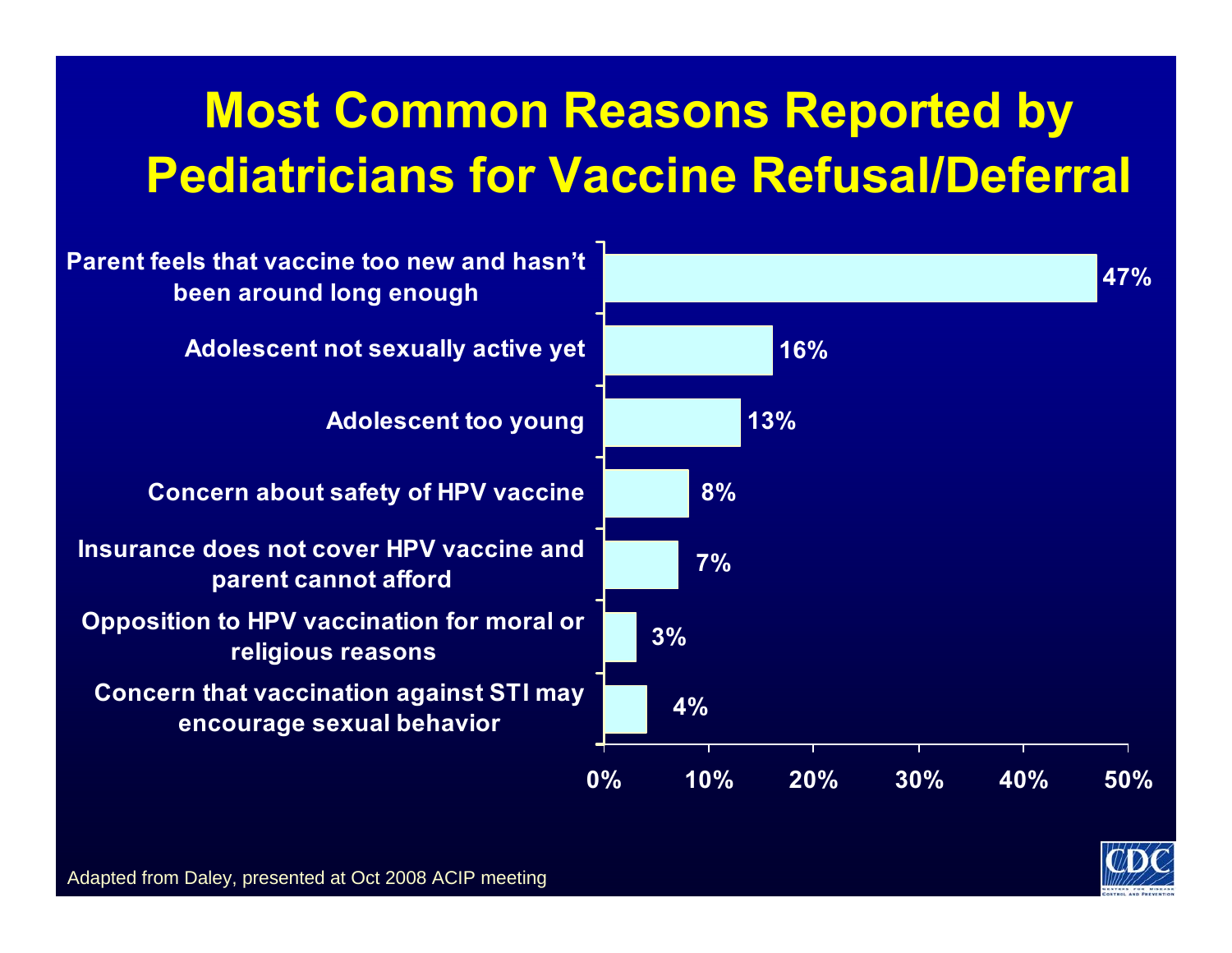| The New York Times                                                                                                                     | The NEW ENGLAND JOURNAL of MEDICINE                                                                                                                                                                                                                                   |  |  |
|----------------------------------------------------------------------------------------------------------------------------------------|-----------------------------------------------------------------------------------------------------------------------------------------------------------------------------------------------------------------------------------------------------------------------|--|--|
| nytimes.com                                                                                                                            | The Ethics and Politics of Compulsory HPV Vaccination                                                                                                                                                                                                                 |  |  |
| <b>February 26, 2007</b><br><b>EDITORIAL</b><br><b>A Necessary Vaccine</b><br>Debate over a new vaccine to prevent cervical cancer and | Politics, Parents, and Prophylaxis - Mandating HPV<br>Vaccination in the United States<br>R. Alta Charo, J.D.                                                                                                                                                         |  |  |
| pitch. State legislatures are debating whether to mandate<br>kept voluntary. The<br>opposition than sup<br>vaccine flinched at n       | Furor Over Push for a Cervical Cancer Vaccine<br>toward mandatory inoculation could<br>prove counterproductive.<br>Conservatives<br>Some<br><b>By STEPHANIE SAUL</b><br>and ANDREW POLLACK<br>acing to embrace a new vaccine.<br>HPV vaccine triggers backlash in USA |  |  |
| <b>Health care</b>                                                                                                                     | The Economist February 10th 2007                                                                                                                                                                                                                                      |  |  |
| <b>NEW YORK</b>                                                                                                                        | God, sex, drugs and politics                                                                                                                                                                                                                                          |  |  |
| GG.                                                                                                                                    | A new vaccine sparks controversy                                                                                                                                                                                                                                      |  |  |
| ing                                                                                                                                    | ually transmitted diseases in the coun-                                                                                                                                                                                                                               |  |  |
| tran                                                                                                                                   | "HE governor's action seems to sig-                                                                                                                                                                                                                                   |  |  |
| Tho                                                                                                                                    | EDITORIAL                                                                                                                                                                                                                                                             |  |  |
| Scar                                                                                                                                   | A Vaccine to Save Women's Lives                                                                                                                                                                                                                                       |  |  |

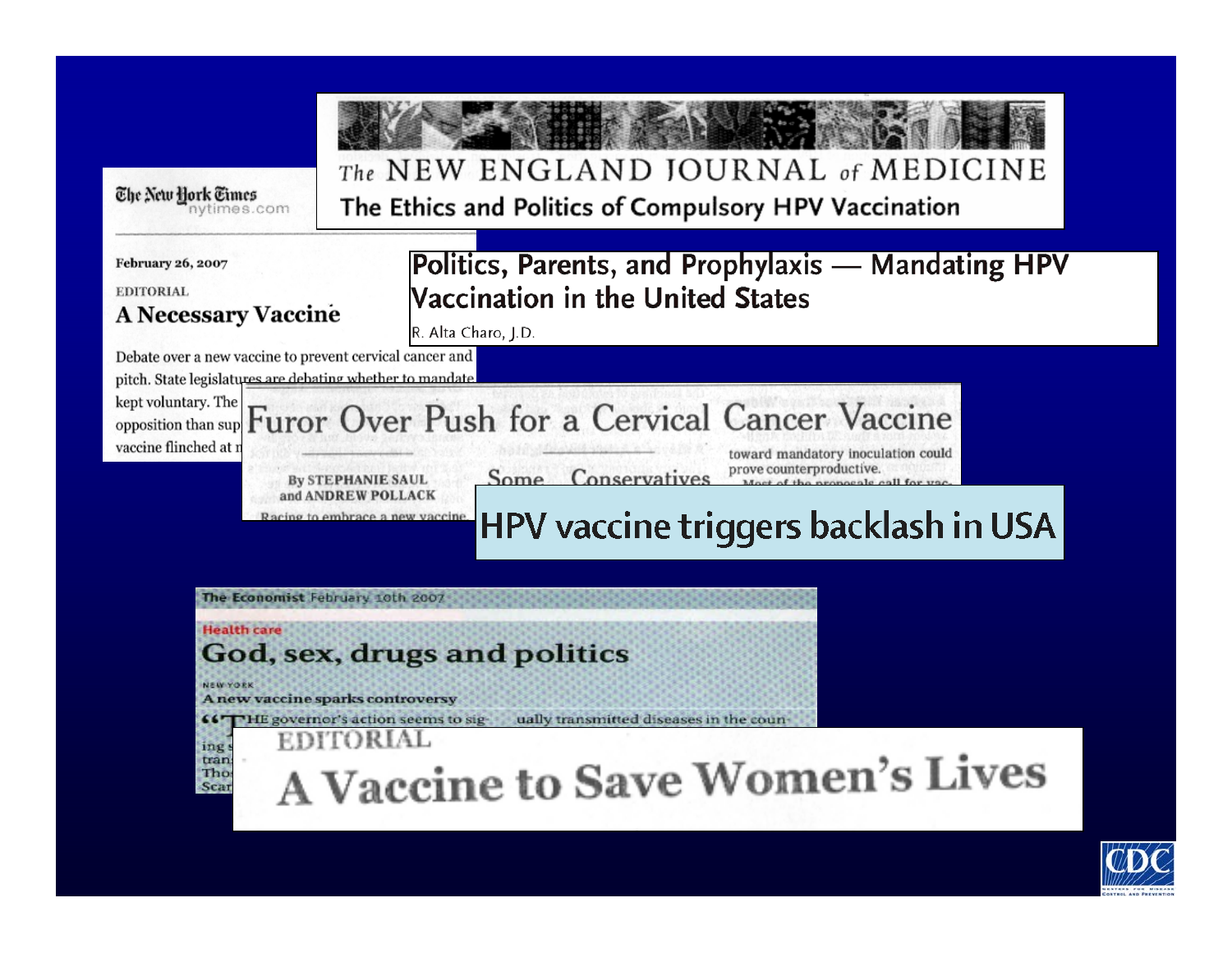# **State Legislation and School Immunization Requirements**

- Legislation to fund, educate the public, or for school requirements
	- ~41 states have introduced legislation
	- >19 states have enacted some type of legislation
- School Immunization requirements
	- Virginia and District of Columbia
	- Implemented in 2009-10 academic year
	- 'Require' girls entering 6<sup>th</sup> grade to have at least one dose HPV vaccine
	- Broad opt out provisions (no reason/documentation required)

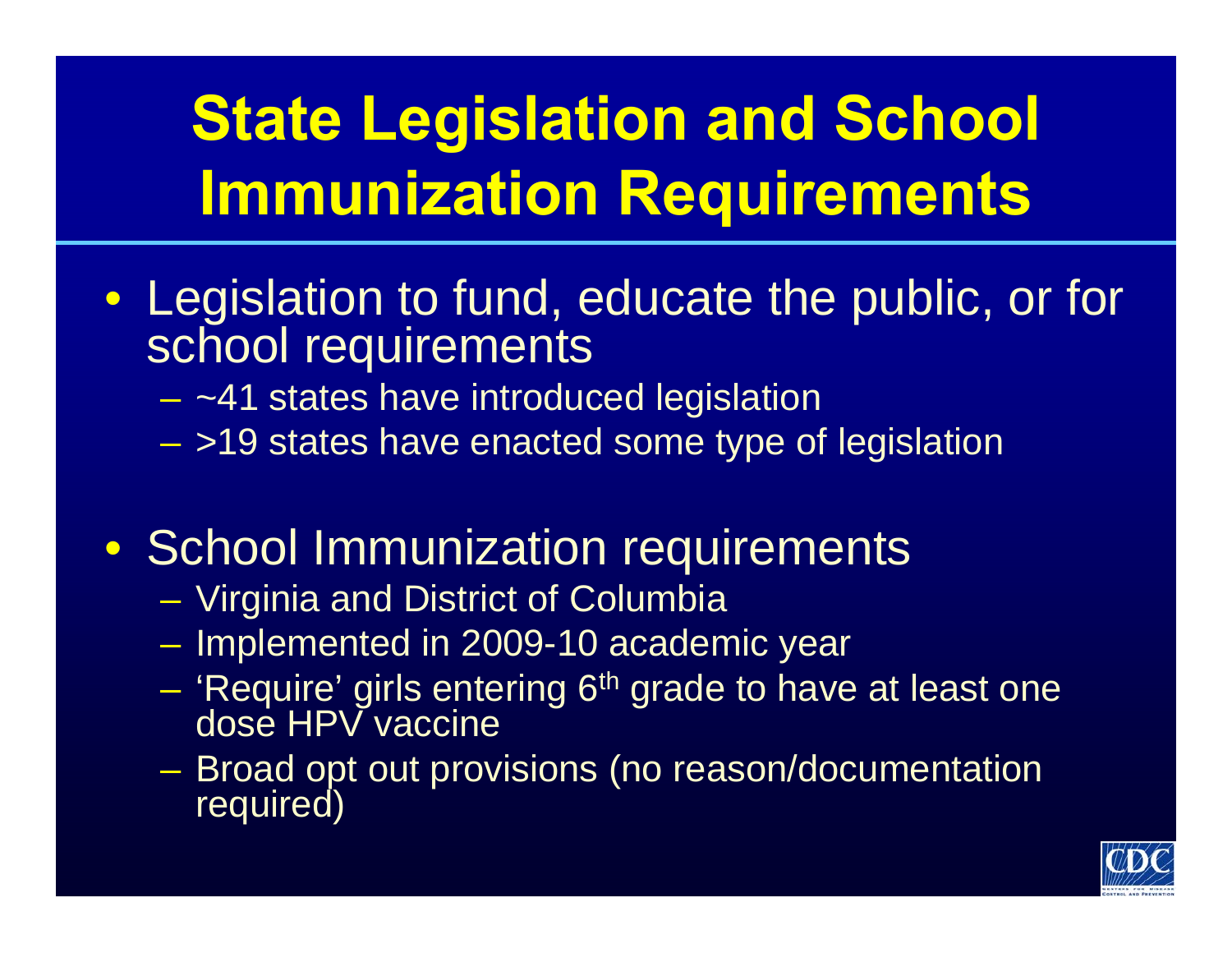# **Monitoring HPV Vaccination in the United States**

- Vaccine coverage
- Safety
- Impact on biologic outcomes
- Provider practices

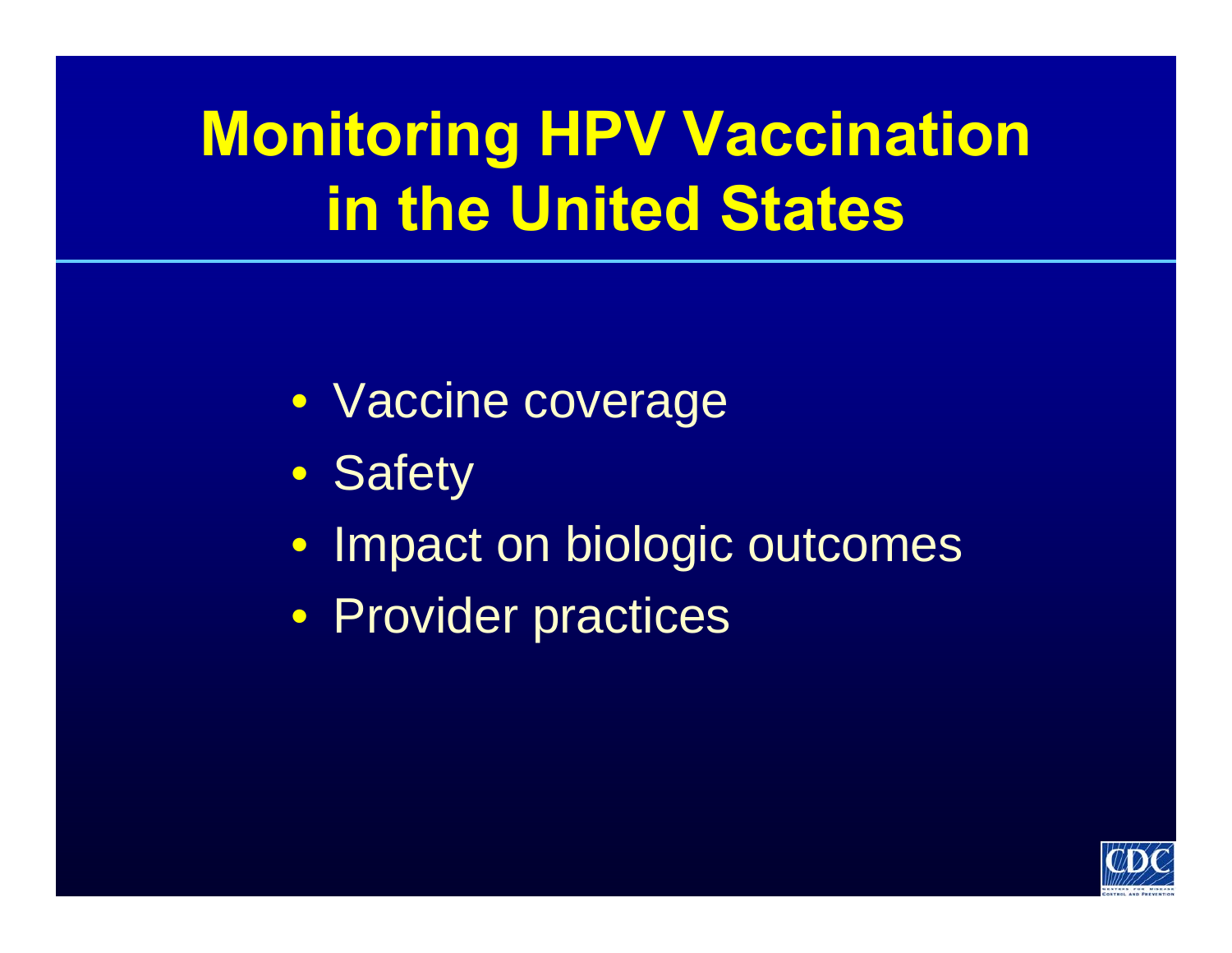## **Post-Licensure Vaccine Safety Monitoring**

#### • CDC

- Vaccine Adverse Events Reporting System\* (VAERS)
- Clinical Immunization Safety Assessment (CISA)
- Vaccine Safety Datalink (VSD)

#### • Manufacturer

- Post marketing study in managed care organization
- Vaccine in Pregnancy Registry
- Nordic Cancer Registry



\*with FDA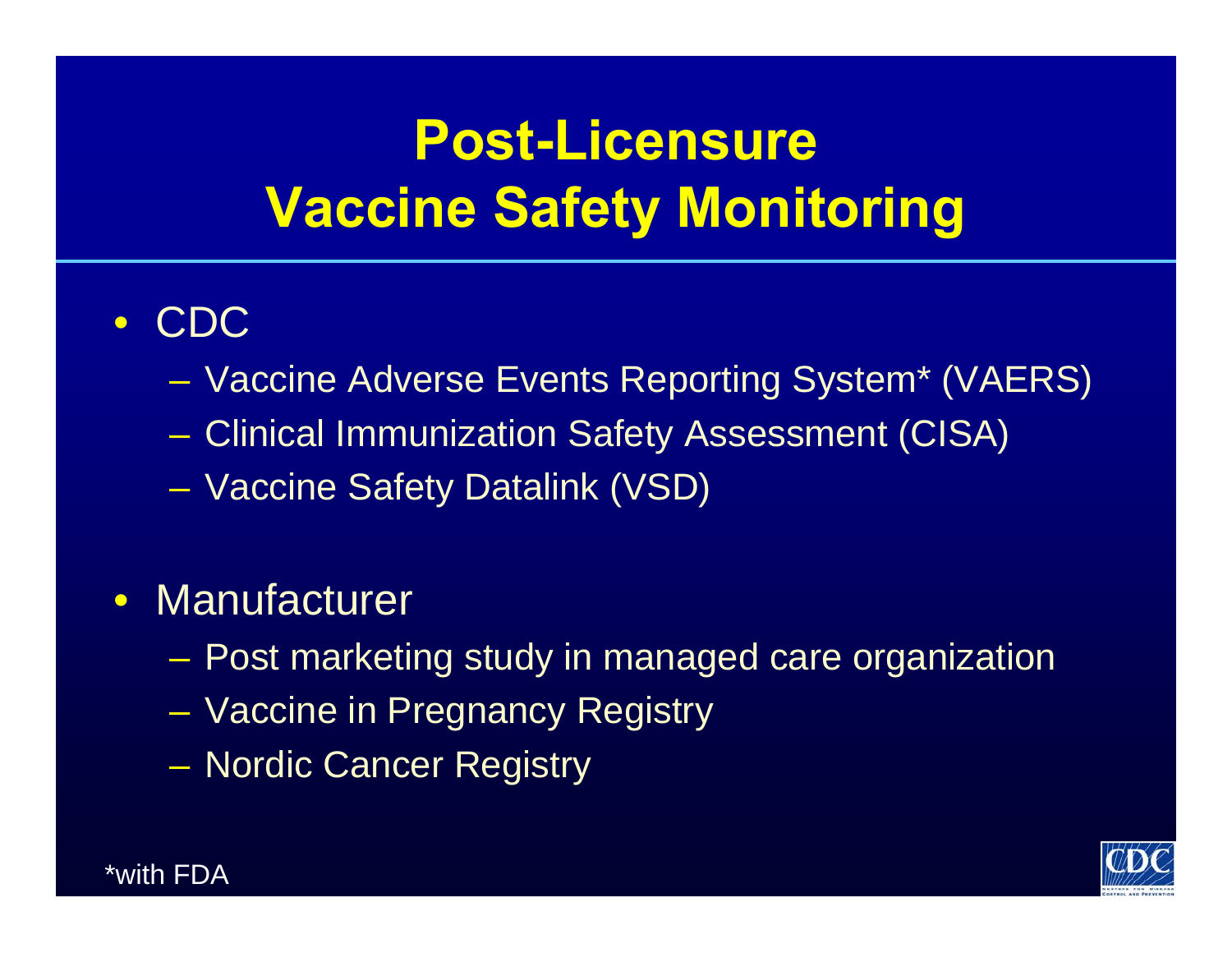### **U.S. Vaccine Safety Datalink Evaluation of HPV Vaccine**

- Tests hypotheses suggested by VAERS & prelicensure data
- Large database that collects medical and vaccine information > 9 million people annually from 8 managed care organizations
- Evaluated events after > 500,000 HPV vaccine doses included in *Rapid Cycle Analysis*
	- GBS, seizures, syncope, venous thromboembolic events, anaphylaxis, and stroke
	- Analyses have not identified any associations between conditions evaluated and HPV vaccine
	- Monitoring of rare adverse events is continuing

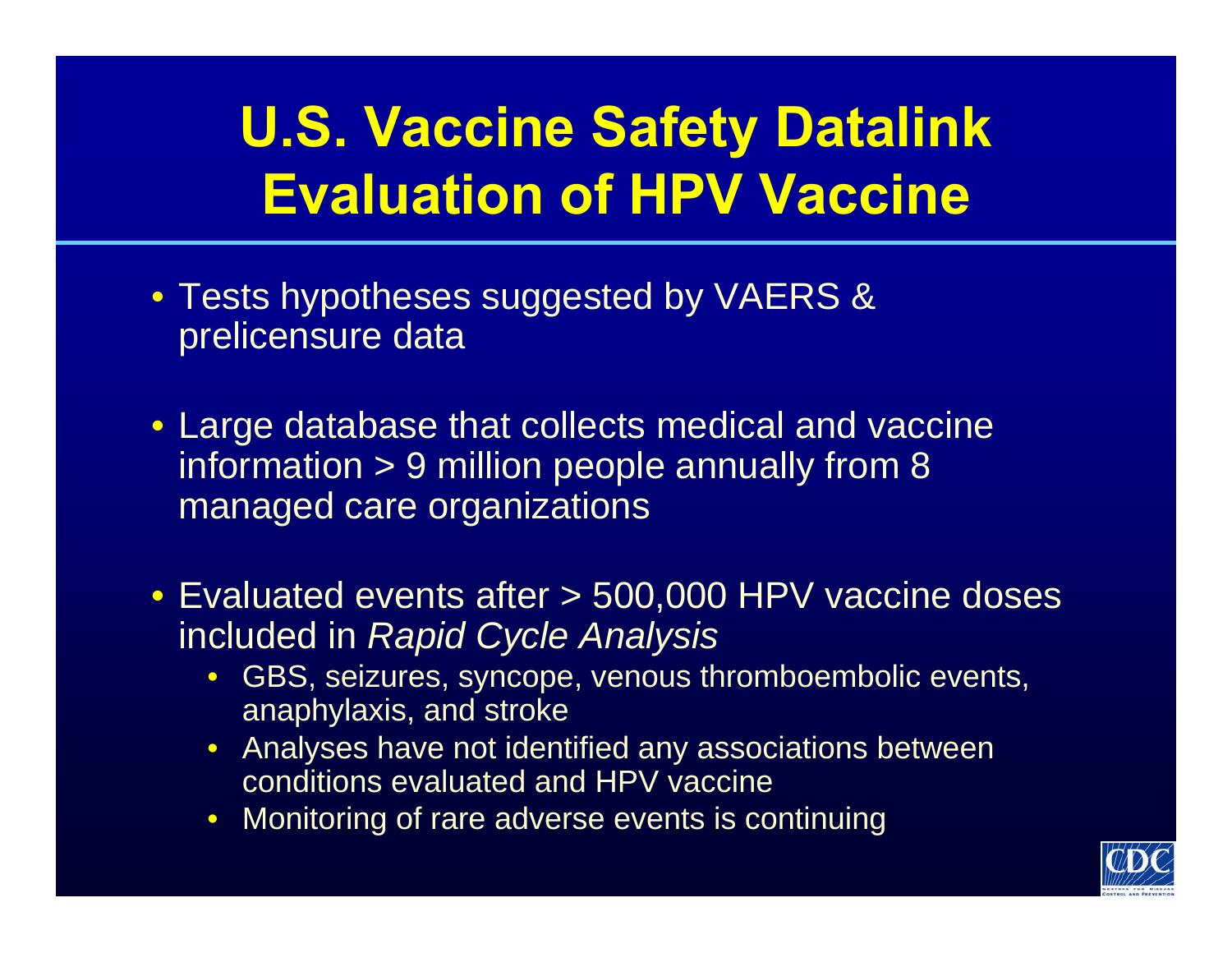# **Upcoming HPV Vaccine Policy Issues**

| <b>Policy Issue</b>                   | <b>Possible</b><br><b>Decision Date*</b> |
|---------------------------------------|------------------------------------------|
| <b>Quadrivalent vaccine for males</b> | <b>Oct 2009</b>                          |
| <b>Bivalent vaccine for females</b>   | <b>Oct 2009</b>                          |

\*By Advisory Committee on Immunization Practices (ACIP)

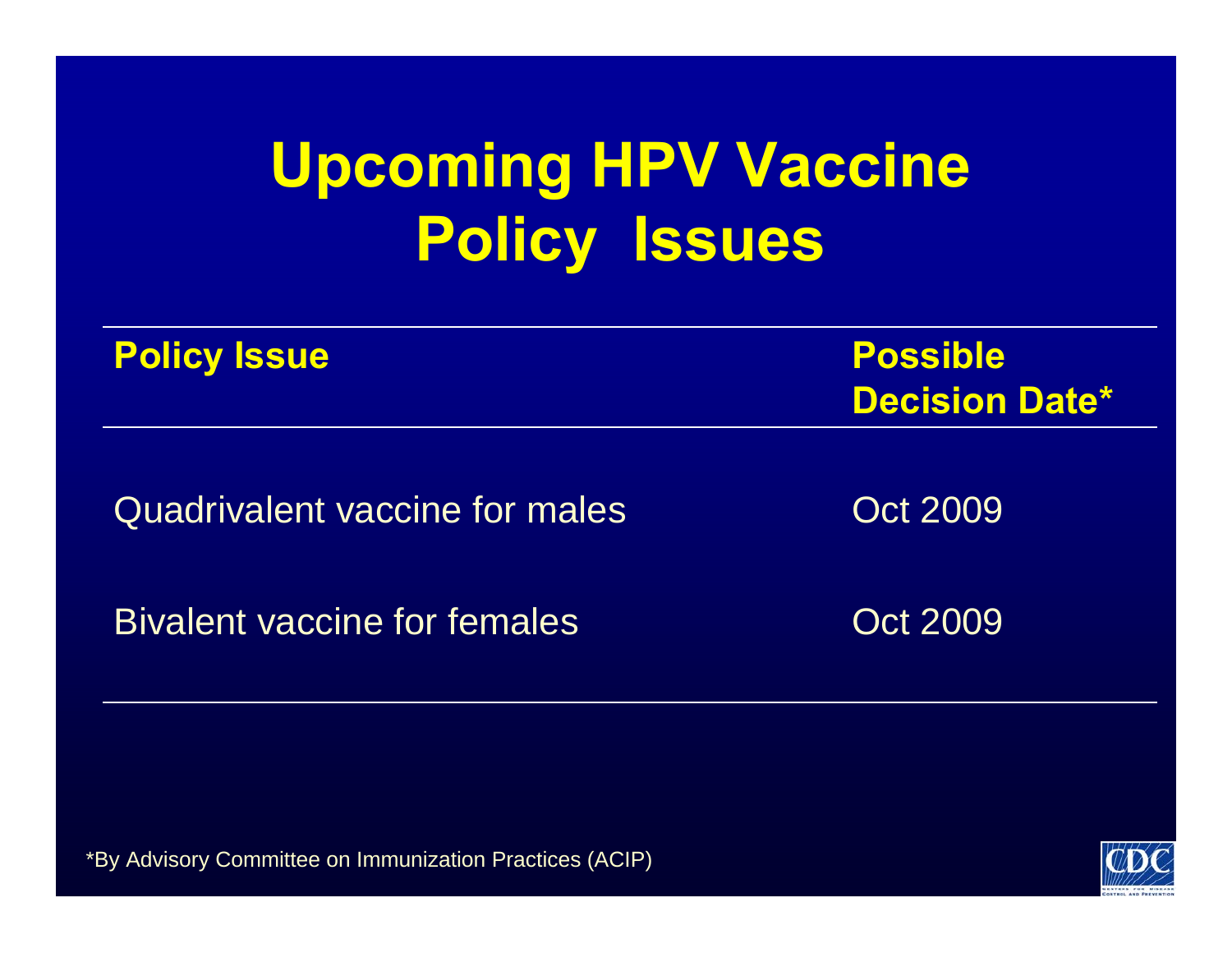# **HPV Vaccine for Males**

- Quadrivalent HPV vaccine protects against HPV 6/11/16/18-related persistent infection and genital warts in men
	- May also reduce transmission of vaccine type HPV infection between sexual partners
- A variety of data and issues are being considered for policy decision
	- Models suggest that vaccination of males may not be cost effective

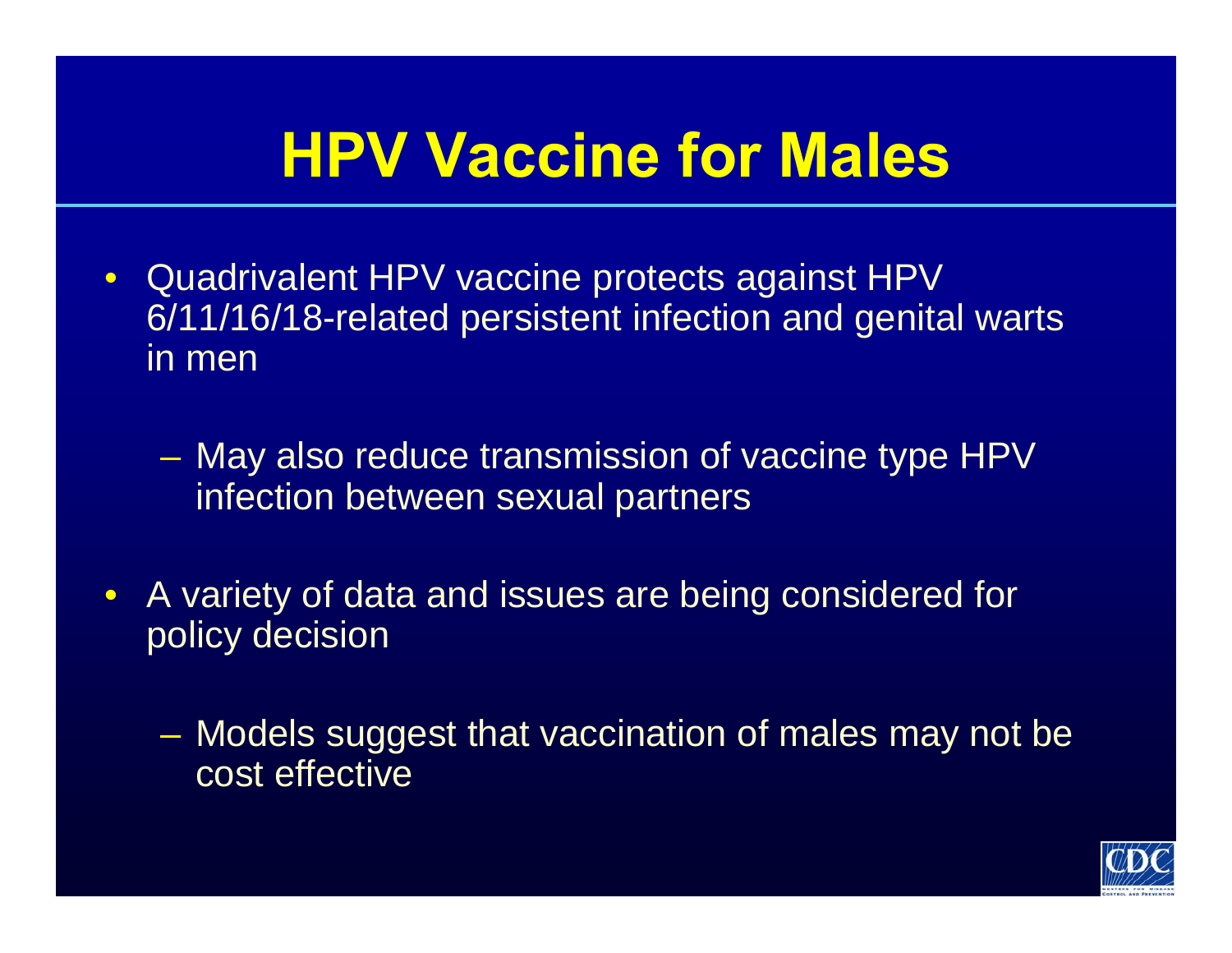## **HPV Vaccines**

|                              | <b>Quadrivalent (Merck)</b>             | <b>Bivalent (GSK)</b>        |
|------------------------------|-----------------------------------------|------------------------------|
| <b>Availability</b><br>in US | <b>Licensed in 2006</b>                 | <b>Application submitted</b> |
| <b>HPV Types</b>             | <b>HPV 6/11/16/18</b>                   | <b>HPV 16/18</b>             |
| <b>Protects</b><br>against*  | <b>Cervical cancer</b><br>genital warts | <b>Cervical cancer</b>       |
| <b>Schedule</b>              | 3 doses                                 | 3 doses                      |
| <b>Adjuvant</b>              | <b>Alum</b>                             | <b>AS04</b>                  |

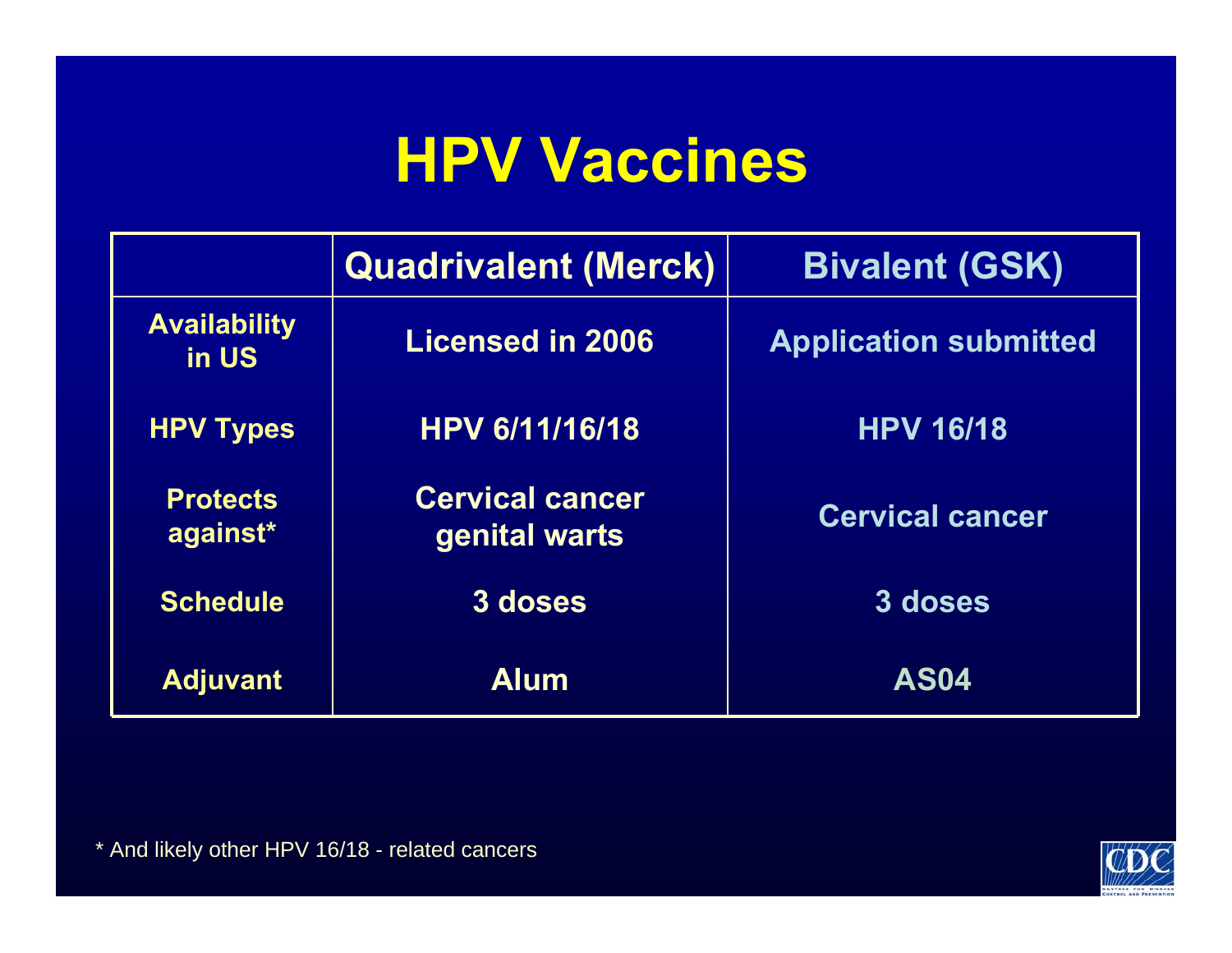# **Two licensed HPV VaccinesSome Questions to be Addressed**

- How should recommendations be worded for two vaccines?
	- Differences related to protection against HPV 16/18, other oncogenic types, HPV 6/11?
- Can the vaccines be used interchangeably in the vaccination series (for protection against HPV 16/18)?